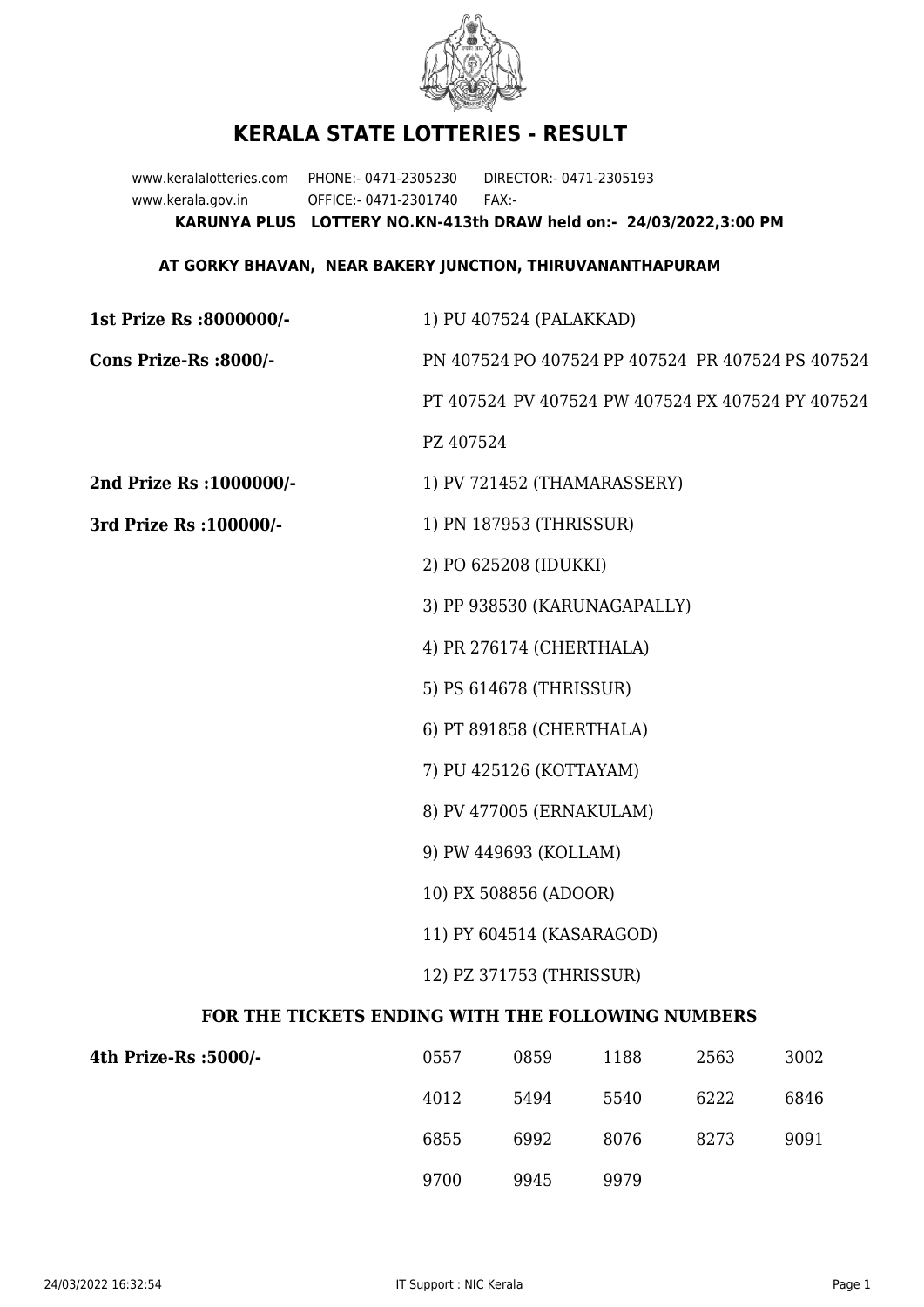| 5th Prize-Rs : 1000/- | 0117 | 0374 | 0461 | 0635 | 0880 |
|-----------------------|------|------|------|------|------|
|                       | 0927 | 1196 | 1829 | 1836 | 2130 |
|                       | 3588 | 3690 | 3736 | 4789 | 4940 |
|                       | 5037 | 5254 | 5302 | 5772 | 5993 |
|                       | 6072 | 6241 | 6375 | 6813 | 6926 |
|                       | 7367 | 7986 | 8292 | 8411 | 8855 |
|                       | 9275 | 9398 | 9513 | 9782 |      |
| 6th Prize-Rs :500/-   | 0064 | 0283 | 0289 | 0293 | 0345 |
|                       | 0367 | 0931 | 1179 | 1291 | 1617 |
|                       | 1686 | 1850 | 1893 | 2002 | 2014 |
|                       | 2113 | 2167 | 2420 | 2736 | 2801 |
|                       | 3195 | 3197 | 3238 | 3253 | 3310 |
|                       | 3559 | 3715 | 3778 | 3804 | 3916 |
|                       | 3943 | 4302 | 4360 | 4395 | 4636 |
|                       | 4670 | 4768 | 4825 | 4842 | 5022 |
|                       | 5142 | 5259 | 5296 | 5399 | 5428 |
|                       | 5666 | 5889 | 6076 | 6238 | 6403 |
|                       | 6537 | 6693 | 6769 | 6780 | 6829 |
|                       | 6878 | 6999 | 7071 | 7235 | 7301 |
|                       | 7330 | 7343 | 7715 | 7759 | 7898 |
|                       | 8013 | 8187 | 8242 | 8261 | 8291 |
|                       | 8353 | 8419 | 8534 | 8952 | 8974 |
|                       | 9202 | 9295 | 9424 | 9553 | 9796 |
| 7th Prize-Rs : 100/-  | 0016 | 0167 | 0192 | 0260 | 0299 |
|                       | 0312 | 0329 | 0595 | 0648 | 0716 |
|                       | 0737 | 0971 | 1056 | 1122 | 1184 |
|                       | 1277 | 1506 | 1622 | 1759 | 1781 |
|                       | 1834 | 1941 | 1950 | 1955 | 2069 |
|                       | 2206 | 2278 | 2281 | 2285 | 2409 |